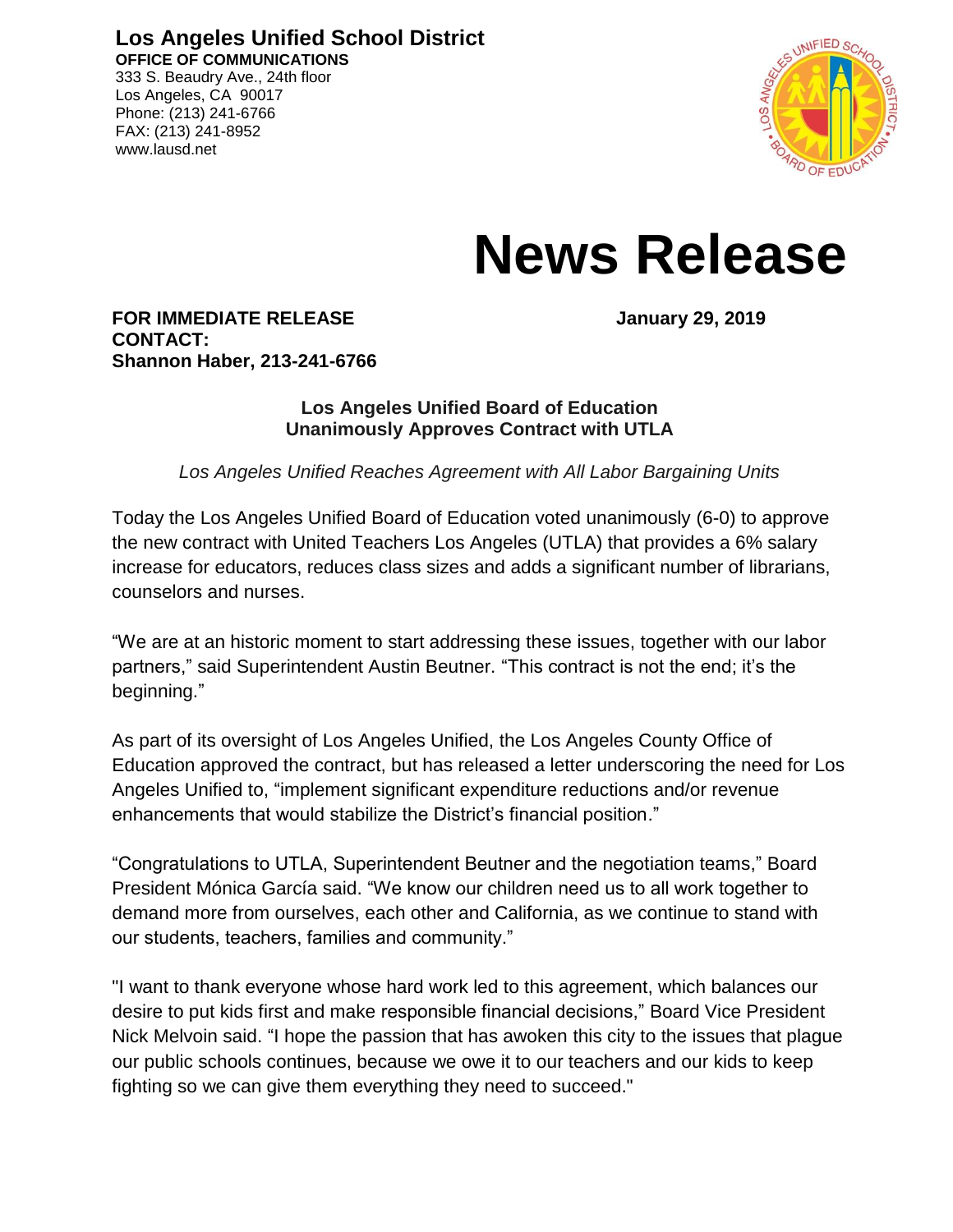## **NEWS RELEASE 2-2-2-2-2**

"This contract resolution signals the important return of our teachers to the classroom where they can continue to focus on educating our students," Board Member Dr. George J. McKenna III said. "That is where they belong and what matters most."

"Our teachers are the foundation of our mission to provide a quality public education and opportunity for every child that passes through our school gates," Board Member Scott M. Schmerelson said. "I believe that the contract we approved today goes a long way to provide the fair compensation and respect our teachers have earned and improved learning environments our students deserve."

"This agreement makes critical investments to raise teachers' salaries, reduce class size, and bring additional staff to our schools," Board Member Kelly Gonez said. "Let's keep up the momentum we saw across the city to work together for increased public education funding at the state and local levels."

"I am happy that we have settled our labor issues with UTLA and we can together move forward in getting our students the educational support they need, and our teachers the support they need to get the job done," Board Member Dr. Richard Vladovic said. "I'm very pleased for the children of this District and for our employees. It's a good time for us to work together to pursue adequate funding from the state."

Below are the details of the contract:

| Issue                | <b>Agreement</b>                |
|----------------------|---------------------------------|
| <b>Salary Raises</b> | 6% increase                     |
|                      | - 3% in 2017-18                 |
|                      | - 3% in 2018-19                 |
| <b>Nurses</b>        | Increase in nursing services in |
|                      | every school                    |
|                      | 150 (2019-20)                   |
|                      | 150 (2020-21)                   |
| <b>Librarians</b>    | Increase in library services in |
|                      | every secondary schools         |
|                      | 41 (2019-20)                    |
|                      | 41 (2020-21)                    |
| <b>Counselors</b>    | In Secondary Schools            |
|                      | 17 (2019-20)                    |
|                      | $0(2020-21)$                    |
|                      | 60 (2021-22)                    |
| <b>Class Size</b>    | In Grade 4-12                   |
| <b>Reduction</b>     | -1 in 2019-20                   |
|                      | -1 in 2020-21                   |
|                      | -2 in 2021-22                   |
|                      |                                 |

## **Los Angeles Unified School District Contract with UTLA**